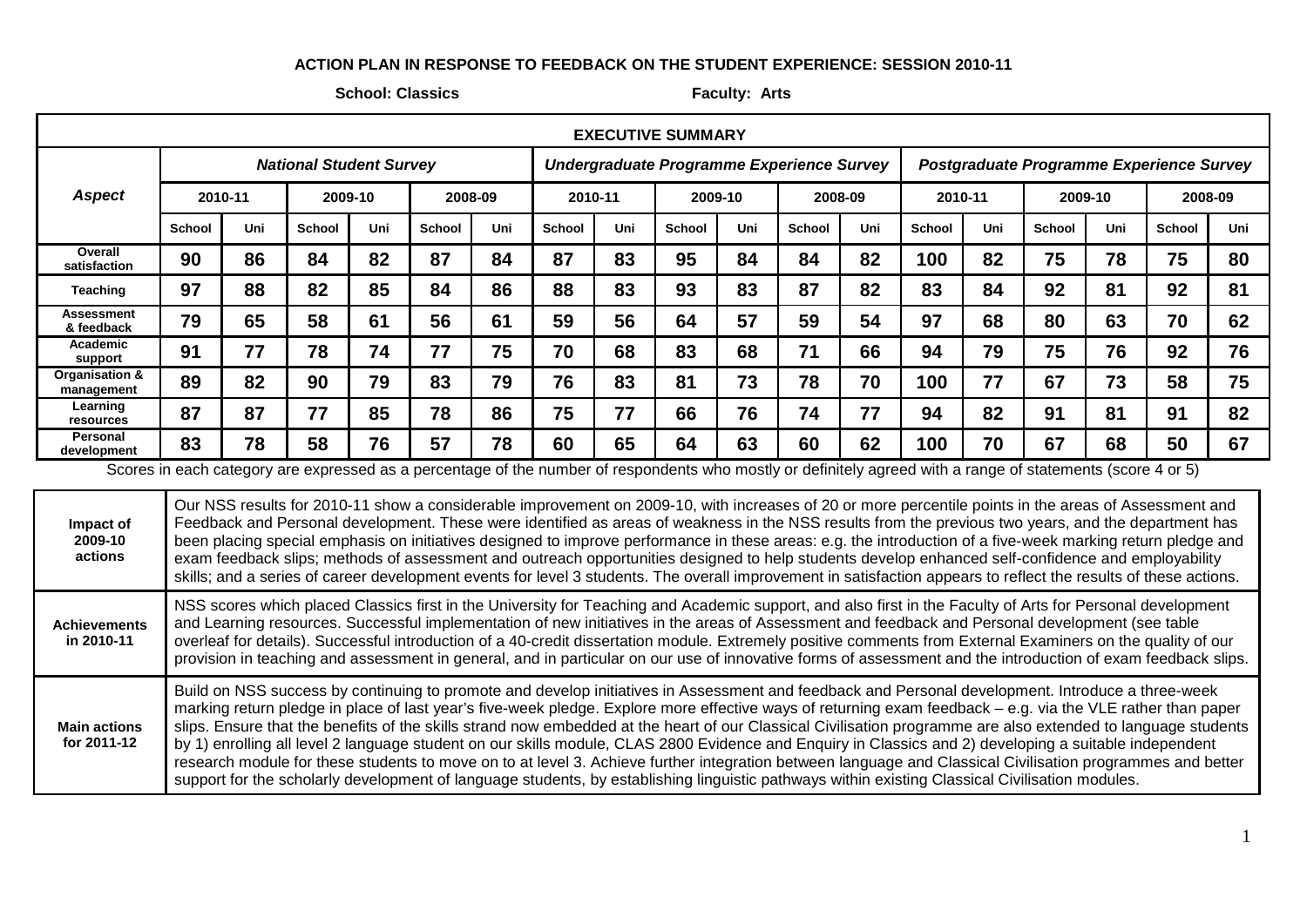## **ACTION PLAN IN RESPONSE TO FEEDBACK ON THE STUDENT EXPERIENCE: SESSION 2010-11**

## **School: Classics Faculty: Arts**

|                                   | Progress with actions in response to 2009-10                                                                                                                                                                                                                                                                                                                                                                                                                                                                                                                                                                                                                                                                                                                                                          | <b>Issues raised in 2010-11 feedback</b>                                                                                                                                                                                                                                                                                                                                                                                                                                                                                                                                                                                                                                                                                                                                                                                     | Planned response in 2011-12                                                                                                                                                                                                                                                                                                                                                                                                                                                                                                                                                                                                                                                                                                                                                                      |  |  |  |
|-----------------------------------|-------------------------------------------------------------------------------------------------------------------------------------------------------------------------------------------------------------------------------------------------------------------------------------------------------------------------------------------------------------------------------------------------------------------------------------------------------------------------------------------------------------------------------------------------------------------------------------------------------------------------------------------------------------------------------------------------------------------------------------------------------------------------------------------------------|------------------------------------------------------------------------------------------------------------------------------------------------------------------------------------------------------------------------------------------------------------------------------------------------------------------------------------------------------------------------------------------------------------------------------------------------------------------------------------------------------------------------------------------------------------------------------------------------------------------------------------------------------------------------------------------------------------------------------------------------------------------------------------------------------------------------------|--------------------------------------------------------------------------------------------------------------------------------------------------------------------------------------------------------------------------------------------------------------------------------------------------------------------------------------------------------------------------------------------------------------------------------------------------------------------------------------------------------------------------------------------------------------------------------------------------------------------------------------------------------------------------------------------------------------------------------------------------------------------------------------------------|--|--|--|
| <b>Aspect</b>                     | feedback and indication of impact                                                                                                                                                                                                                                                                                                                                                                                                                                                                                                                                                                                                                                                                                                                                                                     |                                                                                                                                                                                                                                                                                                                                                                                                                                                                                                                                                                                                                                                                                                                                                                                                                              |                                                                                                                                                                                                                                                                                                                                                                                                                                                                                                                                                                                                                                                                                                                                                                                                  |  |  |  |
| Overall<br>satisfaction           | Feedback from 2009-10 showed a need to<br>improve in the areas of Assessment and feedback<br>and Personal development, with particular<br>concerns at level 3 reflected in our NSS results.<br>We therefore undertook the following actions:<br>Introduced a departmental pledge to return<br>assessed work within a five-week time-frame.<br>Introduced exam feedback slips.<br>$\bullet$<br>Introduced ERIK (Employability, Research,<br>Impact and Knowledge), designed to<br>articulate and enhance provision of personal<br>skills development and employability.<br>Held a series of dedicated sessions for level 3<br>students to enhance awareness of skills<br>developed at Leeds and relate these to<br>employment opportunities.<br>Continued innovative forms of assessment.<br>$\bullet$ | Our NSS results for 2010-11 show a considerable<br>improvement on 2009-10, with increases of 20 or<br>more percentile points in the areas of Assessment<br>and Feedback and Personal support. This suggests<br>that our efforts in these areas have been<br>successful, and should be continued or increased.<br>However, our UGPS results have fallen slightly on<br>2009-10. This is partly a consequence of having<br>scored exceptionally well on this survey in the<br>previous year, but also partly the result of difficulties<br>affecting return of work by a particular member of<br>staff. The ability of staff to deliver an exceptional<br>student experience was clearly compromised in<br>2010-11 by the ongoing uncertainty over the future<br>of the department and a Student: Staff ratio of over<br>30:1. | We will seek to sustain our success in the 2010-<br>11 NSS via the following further improvements to<br>our Assessment and feedback procedures:<br>A three-week marking return pledge in place<br>of last year's five-week pledge.<br>Exploration of more effective ways of<br>returning exam feedback - e.g. via the VLE.<br>We will also enhance students' experience of<br>Personal development by extending the skills<br>development strand now embedded at the heart<br>of our Classical Civilisation programme to<br>language students. We will:<br>Enrol all level 2 language students on our<br>$\bullet$<br>skills module, CLAS 2800 Evidence and<br><b>Enquiry in Classics</b><br>Develop an independent research module for<br>$\bullet$<br>these students to move on to at level 3. |  |  |  |
| <b>Teaching</b>                   | ERIK initiative successfully implemented,<br>providing students on CLAS2600 Vergil's Aeneid<br>with the opportunity to present their work in<br>schools. This has enhanced personal<br>development, especially in presenting skills, and<br>developed students' sense of the value of their<br>work to a wider audience. External examiners<br>noted that new language modules have 'bedded<br>down' very successfully.                                                                                                                                                                                                                                                                                                                                                                               | The quality of the department's teaching and its<br>close links with staff research interests were both<br>praised by external examiners. NSS and UGPS<br>results are both excellent in this area, suggesting<br>that students share this perception. The effects of<br>'under-resourcing and over-stretching' were noted<br>by one examiner, who praised the department for<br>minimising its impact on students, but hoped that it<br>could be properly addressed by the appointment of<br>more staff with University support.                                                                                                                                                                                                                                                                                             | ERIK initiative will this year be extended to offer<br>the same presentation opportunities to students<br>on and CLAS2700 Homer's Iliad.<br>Resourcing issues are being addressed through:<br>Appointment of new teaching fellows.<br>Staff training and development.<br>$\bullet$<br>We will also aim in 2011-12 to achieve better<br>support for the scholarly development of language<br>students by establishing linguistic pathways within<br>existing Classical Civilisation modules.                                                                                                                                                                                                                                                                                                      |  |  |  |
| <b>Assessment</b><br>and feedback | Five-week return pledge on assessed work and<br>use of exam feedback slips were both<br>implemented successfully, and their impact is<br>reflected in our greatly improved NSS results.<br>Where work was not returned during the agreed<br>time frame, this was the result of personal<br>difficulties experienced by members of staff,<br>exacerbated by a high SSF. These issues are<br>now being resolved via close monitoring of the                                                                                                                                                                                                                                                                                                                                                             | The department's standards of assessment were<br>consistently described by our external examiners as<br>appropriate to the awards granted and in line with<br>other UK HEIs. Our use of innovative assessment<br>methods was described as 'in the vanguard of<br>national practice'. The quality of our written<br>feedback was praised, and the new exam feedback<br>forms described as an 'excellent innovation'.<br>Students in TSEC and SSF have also expressed                                                                                                                                                                                                                                                                                                                                                          | Our main actions to improve the quality of our<br>Assessment and feedback in 2011-12 will be:<br>A three-week marking return pledge in place<br>$\bullet$<br>of last year's five-week pledge.<br>Exploration of more effective ways of<br>$\bullet$<br>returning exam feedback $-$ e.g. via the VLE.<br>We have also adjusted the feedback forms used<br>for exams, essays and dissertations to help make<br>the rationale behind marks awarded and the                                                                                                                                                                                                                                                                                                                                          |  |  |  |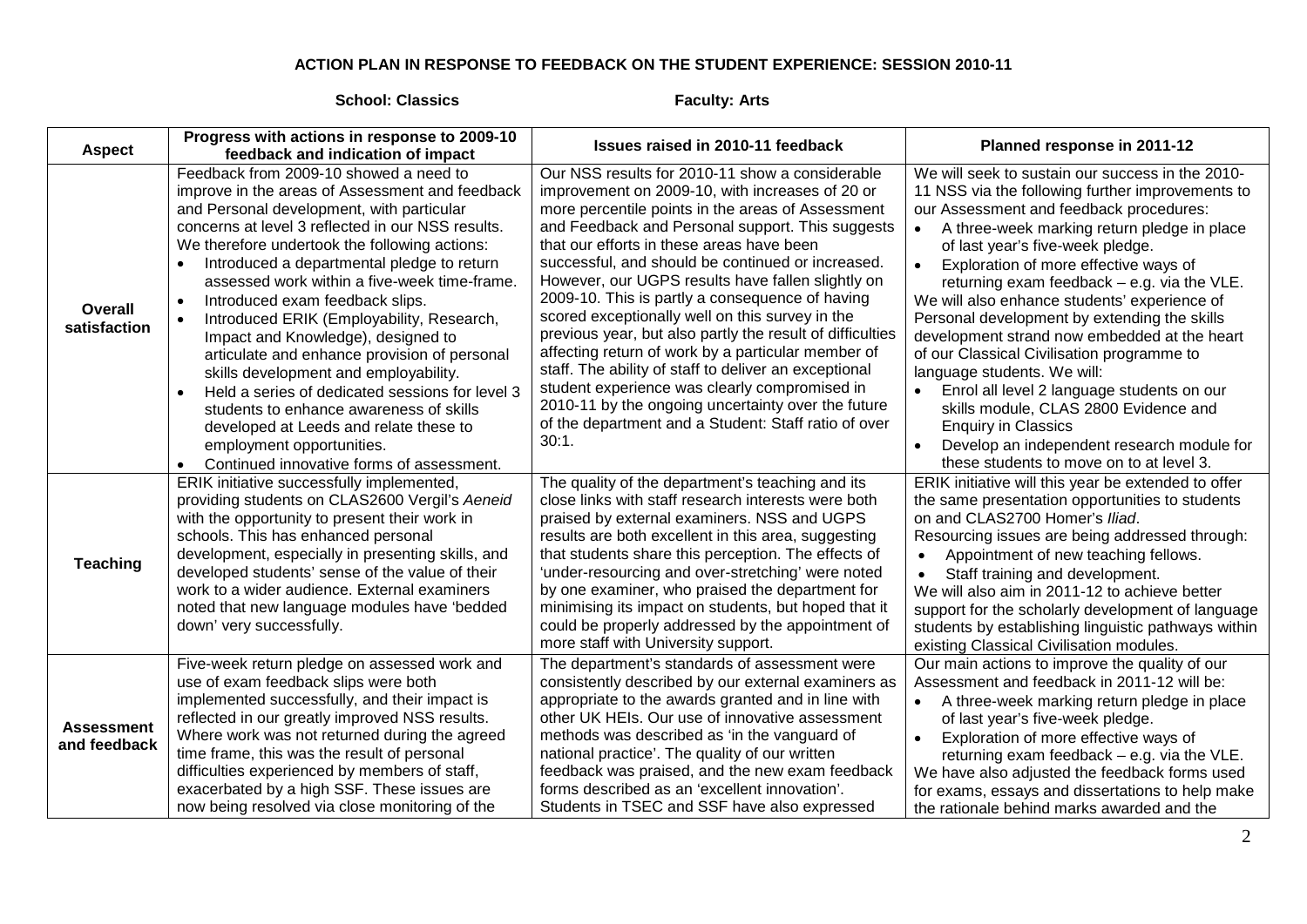|                                   | staff concerned and appointment of new staff.                                                                                                                                                                                                                                                                                                                                                                                                                                                                                                                                                            | appreciation for the new exam feedback forms.                                                                                                                                                                                                                                                                                                                                                                                                                                                                                                        | process of moderation clearer to students.                                                                                                                                                                                                                                                                                                                                                                                                                                                                                                                                                                                                                                        |
|-----------------------------------|----------------------------------------------------------------------------------------------------------------------------------------------------------------------------------------------------------------------------------------------------------------------------------------------------------------------------------------------------------------------------------------------------------------------------------------------------------------------------------------------------------------------------------------------------------------------------------------------------------|------------------------------------------------------------------------------------------------------------------------------------------------------------------------------------------------------------------------------------------------------------------------------------------------------------------------------------------------------------------------------------------------------------------------------------------------------------------------------------------------------------------------------------------------------|-----------------------------------------------------------------------------------------------------------------------------------------------------------------------------------------------------------------------------------------------------------------------------------------------------------------------------------------------------------------------------------------------------------------------------------------------------------------------------------------------------------------------------------------------------------------------------------------------------------------------------------------------------------------------------------|
| Academic<br>support               | Use of the Leeds for Life system is now fully<br>implemented in the department, supported by our<br>compulsory first-year skills module, CLAS 1025.<br>This is instilling a culture of LfL webform use<br>throughout our undergraduate cohort, ensuring<br>that personal tutor meetings are more targeted<br>and effective. We have also introduced dedicated<br>module advice sessions to help students make<br>sensible module choices for level 2 and level 3.                                                                                                                                        | NSS results show considerable improvement in the<br>area of academic support, suggesting that our<br>initiatives in this area have been successful. UGPS<br>results show a decline, however, especially in the<br>area of advice regarding module choices. This<br>suggests that we could enhance our provision in<br>this area for level 1 students when they arrive, and<br>when they make the transition into level 2.                                                                                                                            | A significant change for 2011-12 includes<br>extending our personal tutoring arrangements to<br>provide full parenting for all Classics JH students.<br>This appears to have been implemented<br>successfully. We are also seeking to enhance our<br>provision of study and research skills for language<br>students by ensuring that they get the benefits of<br>the skills development strand now embedded at<br>the heart of our Classical Civilisation programme.                                                                                                                                                                                                             |
| Organisation<br>and<br>management | We hoped to be able to implement a fully<br>developed Attendance Monitoring system in 2010-<br>11, but were unable to do this due to uncertainty<br>over which School Classics would become part of<br>in the long term. Organisation and management<br>were also affected more generally in 2010-11 by a<br>temporary move to a different building for the<br>summer term.                                                                                                                                                                                                                              | NSS results are strong and stable in this area, in<br>spite of disruptions (see box, left, for details). This is<br>a testament to the commitment of both<br>administrative and academic staff to providing the<br>best possible student experience in difficult<br>circumstances. UGPS results are somewhat<br>weaker, showing some dissatisfaction with the<br>communication of change $-$ e.g. lecture<br>cancellations or room changes.                                                                                                          | A shift from a departmental office to a School<br>office (currently Humanities) is allowing some<br>improvements to provision $-$ e.g. longer office<br>hours, better monitoring of attendance data,<br>sending letters to students with poor attendance.<br>Administrative and academic staff are also making<br>fuller and more effective use of the VLE to<br>communicate changes to class times or<br>assessment hand-in arrangements.                                                                                                                                                                                                                                        |
| Learning<br>resources             | Staff are now making greater use of the University<br>library's online course readings service in the<br>VLE, with proactive support from the library. We<br>continue to ensure that students are aware of the<br>library resources available to them via training in<br>CLAS 1025 Academic Skills and CLAS 2800<br>Evidence and Enquiry. The department's library<br>continues to be widely used and appreciated by<br>students.                                                                                                                                                                        | NSS results show considerable improvement in all<br>areas of learning resources provision, suggesting<br>that growing use of the VLE and dedicated library<br>training has been effective. UGPS results also show<br>improved satisfaction with learning resources,<br>although with some room for further enhancement.                                                                                                                                                                                                                              | We will continue to develop use of the online<br>course readings service. This is a cumulative<br>exercise, with most modules building up a growing<br>stock of scanned reading materials year on year,<br>which can be rolled over for future use.<br>We will also continue to ensure appropriate library<br>training through our skills modules, and further<br>extend this training to our language students via<br>enrolment on CLAS 2800 Evidence and Enquiry.                                                                                                                                                                                                               |
| <b>Personal</b><br>development    | Major initiatives in this area in 2010-11 were:<br>Introduced ERIK (Employability, Research,<br>Impact and Knowledge), designed to<br>articulate and enhance provision of personal<br>skills development and employability.<br>Held a series of dedicated sessions for level 3<br>$\bullet$<br>students to enhance awareness of skills<br>developed at Leeds and relate these to<br>employment opportunities.<br>We also supported the development of individual<br>students via our personal tutoring system, and<br>participated in the Faculty of Arts' Undergraduate<br>Research Scholarship scheme. | NSS results show enormous improvement in<br>student satisfaction in the area of Personal<br>development. Students on the modules CLAS2600<br>Vergil's Aeneid and CLAS2700 Homer's Iliad took<br>up the opportunity offered by the ERIK initiative to<br>present their work in local schools. The level 3<br>development and employability sessions were well<br>attended, and students reported that they had<br>found them very enjoyable and helpful. UGPS<br>results are again weaker, suggesting that further<br>improvement could be made here. | Both the ERIK initiative and our successful level 3<br>development and employability sessions will now<br>become a regular feature of our provision. Our<br>plans to extend our established skills development<br>strand to language students as well as Classical<br>Civilisation students will ensure that our full cohort<br>of students are able to see the improvements in<br>their personal skills as they progress through their<br>degrees. More effective use of our personal<br>tutoring system, now that it is fully integrated with<br>Leeds for Life, should help to ensure that level 2<br>students are able to recognise developments in<br>their personal skills. |